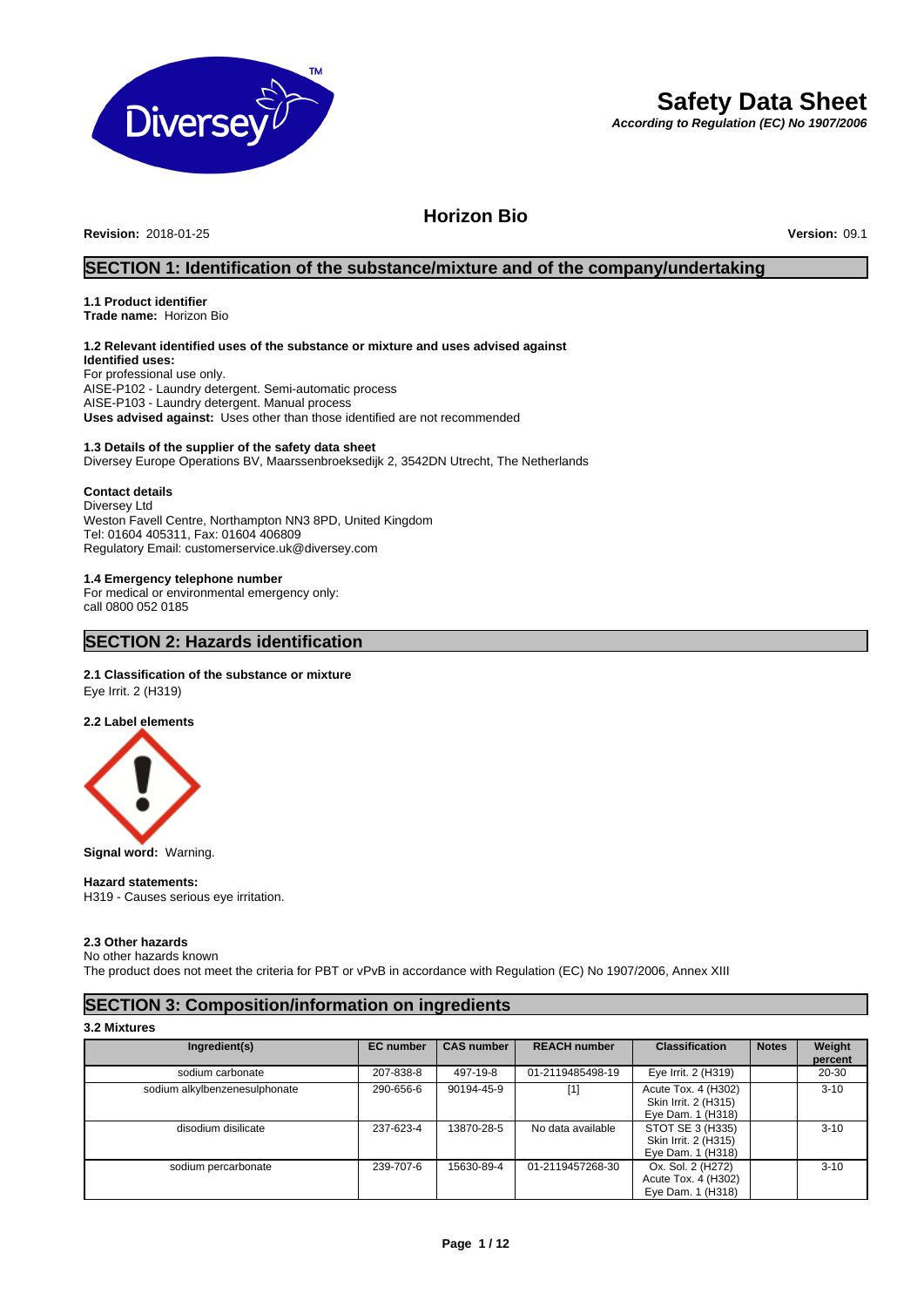| alkyl alcohol ethoxylate | 500-195-7 | 68131-39-5 | No data available | Acute Tox. 4 (H302)<br>Eye Dam. 1 (H318)<br>Aquatic Acute 1 (H400) | $0.1 - 1$ |
|--------------------------|-----------|------------|-------------------|--------------------------------------------------------------------|-----------|
|                          |           |            |                   | Aquatic Chronic 2<br>(H411)                                        |           |

\* Polymer.

For the full text of the H and EUH phrases mentioned in this Section, see Section 16.

Workplace exposure limit(s), if available, are listed in subsection 8.1.

[1] Exempted: ionic mixture. See Regulation (EC) No 1907/2006, Annex V, paragraph 3 and 4. This salt is potentially present, based on calculation, and included for classification and labelling purposes only. Each starting material of the ionic mixture is registered, as required.

[2] Exempted: included in Annex IV of Regulation (EC) No 1907/2006.

[3] Exempted: Annex V of Regulation (EC) No 1907/2006.

[4] Exempted: polymer. See Article 2(9) of Regulation (EC) No 1907/2006.

# **SECTION 4: First aid measures**

| 4.1 Description of first aid measures                           |                                                                                                                                                                                                             |
|-----------------------------------------------------------------|-------------------------------------------------------------------------------------------------------------------------------------------------------------------------------------------------------------|
| Inhalation:                                                     | Get medical attention or advice if you feel unwell.                                                                                                                                                         |
| <b>Skin contact:</b>                                            | Wash skin with plenty of lukewarm, gently flowing water. If skin irritation occurs: Get medical advice<br>or attention.                                                                                     |
| Eye contact:                                                    | Immediately rinse eyes cautiously with lukewarm water for several minutes. Remove contact lenses,<br>if present and easy to do. Continue rinsing. If irritation occurs and persists, get medical attention. |
| Ingestion:                                                      | Immediately drink 1 glass of water. Get medical attention or advice if you feel unwell.                                                                                                                     |
| Self-protection of first aider:                                 | Consider personal protective equipment as indicated in subsection 8.2.                                                                                                                                      |
| 4.2 Most important symptoms and effects, both acute and delayed |                                                                                                                                                                                                             |
|                                                                 |                                                                                                                                                                                                             |

| <b>7.2 most important symptoms and chects, both acute and delayed</b> |                                             |  |  |  |
|-----------------------------------------------------------------------|---------------------------------------------|--|--|--|
| Inhalation:                                                           | No known effects or symptoms in normal use. |  |  |  |
| <b>Skin contact:</b>                                                  | No known effects or symptoms in normal use. |  |  |  |
| Eye contact:                                                          | Causes severe irritation.                   |  |  |  |
| Ingestion:                                                            | No known effects or symptoms in normal use. |  |  |  |
|                                                                       |                                             |  |  |  |

#### **4.3 Indication of any immediate medical attention and special treatment needed**

No information available on clinical testing and medical monitoring. Specific toxicological information on substances, if available, can be found in section 11.

# **SECTION 5: Firefighting measures**

# **5.1 Extinguishing media**

Carbon dioxide. Dry powder. Water spray jet. Fight larger fires with water spray jet or alcohol-resistant foam.

# **5.2 Special hazards arising from the substance or mixture**

No special hazards known.

#### **5.3 Advice for firefighters**

As in any fire, wear self contained breathing apparatus and suitable protective clothing including gloves and eye/face protection.

# **SECTION 6: Accidental release measures**

# **6.1 Personal precautions, protective equipment and emergency procedures**

No special measures required.

#### **6.2 Environmental precautions**

Do not allow to enter drainage system, surface or ground water.

# **6.3 Methods and material for containment and cleaning up**

Collect mechanically.

#### **6.4 Reference to other sections**

For personal protective equipment see subsection 8.2. For disposal considerations see section 13.

# **SECTION 7: Handling and storage**

# **7.1 Precautions for safe handling**

**Measures to prevent fire and explosions:** No special precautions required.

#### **Measures required to protect the environment:**

For environmental exposure controls see subsection 8.2.

# **Advices on general occupational hygiene:**

Handle in accordance with good industrial hygiene and safety practice. Keep away from food, drink and animal feeding stuffs. Do not mix with other products unless adviced by Diversey. Wash hands before breaks and at the end of workday. Wash face, hands and any exposed skin thoroughly after handling. Take off immediately all contaminated clothing. Use personal protective equipment as required. Use only with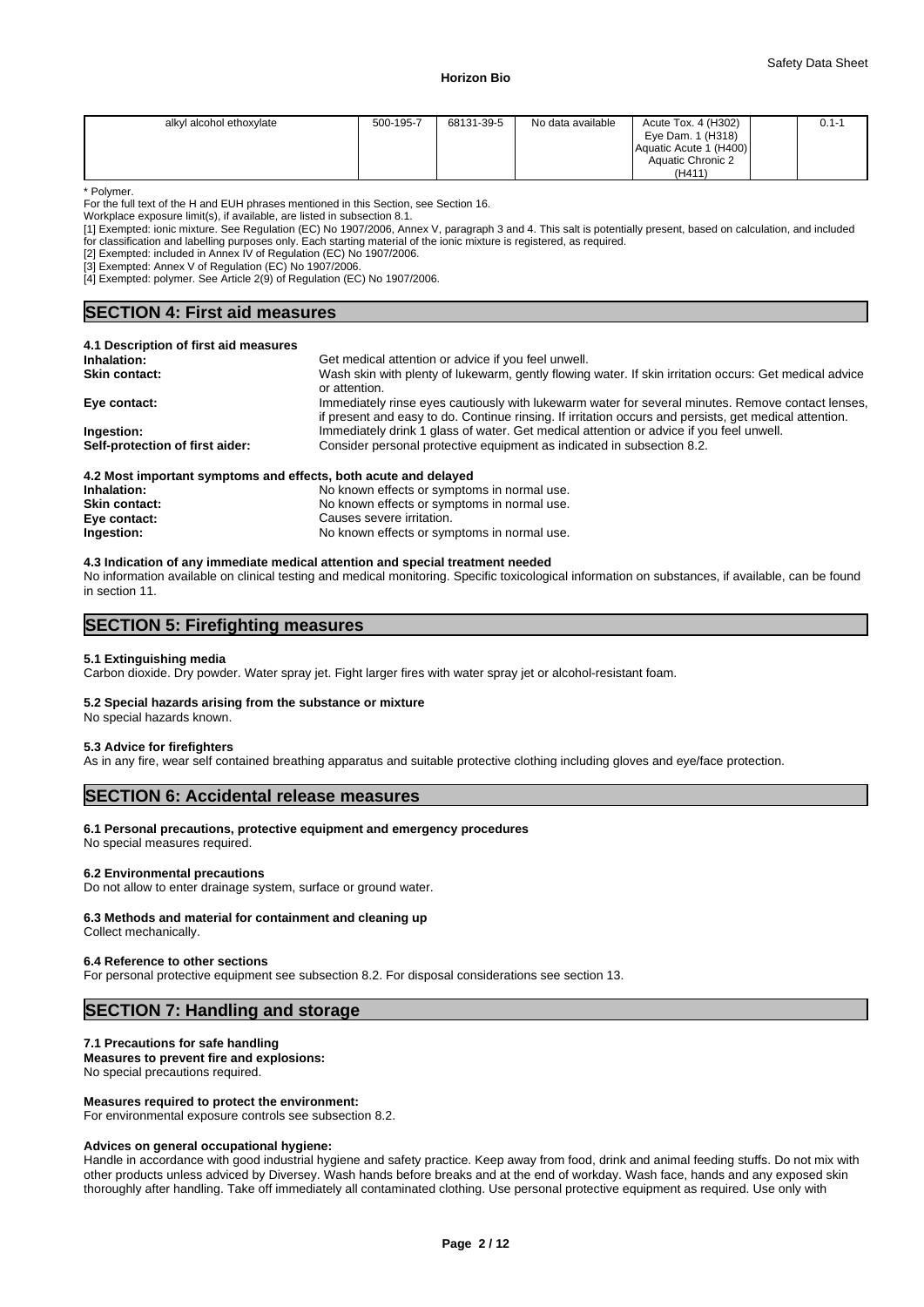**Long term - Systemic effects** 

adequate ventilation.

# **7.2 Conditions for safe storage, including any incompatibilities**

Store in accordance with local and national regulations. Keep only in original container. Store in a closed container. For conditions to avoid see subsection 10.4. For incompatible materials see subsection 10.5.

# **7.3 Specific end use(s)**

No specific advice for end use available.

# **SECTION 8: Exposure controls/personal protection**

# **8.1 Control parameters Workplace exposure limits**

Air limit values, if available:

Biological limit values, if available:

Recommended monitoring procedures, if available:

Additional exposure limits under the conditions of use, if available:

# **DNEL/DMEL and PNEC values**

# **Human exposure**

DNEL oral exposure - Consumer (mg/kg bw) **Ingredient(s) Short term - Local effects Short term - Systemic effects Long term - Local effects**  sodium carbonate sodium alkylbenzenesulphonate No data available No data available No data available No data available No data available disodium disilicate No data available No data available No data available No data available sodium percarbonate

#### DNEL dermal exposure - Worker

| Ingredient(s)                 | <b>Short term - Local</b><br>effects | <b>Short term - Systemic</b><br>effects (mg/kg bw) | Long term - Local<br>effects | Long term - Systemic  <br>effects (mg/kg bw) |
|-------------------------------|--------------------------------------|----------------------------------------------------|------------------------------|----------------------------------------------|
| sodium carbonate              | No data available                    |                                                    | No data available            |                                              |
| sodium alkylbenzenesulphonate | No data available                    | No data available                                  | No data available            | No data available                            |
| disodium disilicate           | No data available                    | No data available                                  | No data available            | No data available                            |
| sodium percarbonate           | 12.8 mg/cm $2$ skin                  |                                                    | 12.8 mg/cm $2$ skin          |                                              |
| alkyl alcohol ethoxylate      | No data available                    | No data available                                  | No data available            | No data available                            |

alkyl alcohol ethoxylate No data available No data available No data available No data available

#### DNEL dermal exposure - Consumer

| Ingredient(s)                 | <b>Short term - Local</b><br>effects | <b>Short term - Systemic</b><br>effects (mg/kg bw) | Long term - Local<br>effects | Long term - Systemic<br>effects (mg/kg bw) |
|-------------------------------|--------------------------------------|----------------------------------------------------|------------------------------|--------------------------------------------|
| sodium carbonate              | No data available                    |                                                    | No data available            |                                            |
| sodium alkylbenzenesulphonate | No data available                    | No data available                                  | No data available            | No data available                          |
| disodium disilicate           | No data available                    | No data available                                  | No data available            | No data available                          |
| sodium percarbonate           | 6.4 mg/cm <sup>2</sup> skin          |                                                    | 6.4 mg/cm <sup>2</sup> skin  |                                            |
| alkyl alcohol ethoxylate      | No data available                    | No data available                                  | No data available            | No data available                          |

#### DNEL inhalatory exposure - Worker (mg/m<sup>3</sup>) )

| Ingredient(s)                 | Short term - Local<br>effects | <b>Short term - Systemic</b><br>effects | Long term - Local<br>effects | <b>Long term - Systemic</b><br>effects |
|-------------------------------|-------------------------------|-----------------------------------------|------------------------------|----------------------------------------|
| sodium carbonate              |                               |                                         |                              |                                        |
| sodium alkylbenzenesulphonate | No data available             | No data available                       | No data available            | No data available                      |
| disodium disilicate           | No data available             | No data available                       | No data available            | No data available                      |
| sodium percarbonate           |                               |                                         |                              |                                        |
| alkyl alcohol ethoxylate      | No data available             | No data available                       | No data available            | No data available                      |

| DNEL inhalatory exposure - Consumer (mg/m <sup>3</sup> ) |  |  |  |
|----------------------------------------------------------|--|--|--|
|                                                          |  |  |  |

| Ingredient(s)                 | <b>Short term - Local</b><br>effects | <b>Short term - Systemic</b><br>effects | Long term - Local<br>effects | Long term - Systemic<br>effects |
|-------------------------------|--------------------------------------|-----------------------------------------|------------------------------|---------------------------------|
| sodium carbonate              |                                      |                                         |                              |                                 |
| sodium alkylbenzenesulphonate | No data available                    | No data available                       | No data available            | No data available               |
| disodium disilicate           | No data available                    | No data available                       | No data available            | No data available               |
| sodium percarbonate           |                                      |                                         |                              |                                 |
| alkyl alcohol ethoxylate      | No data available                    | No data available                       | No data available            | No data available               |

# **Environmental exposure**

| Environmental exposure - PNEC |        |                                             |                     |                  |
|-------------------------------|--------|---------------------------------------------|---------------------|------------------|
| Ingredient(s)                 |        | Surface water, fresh Surface water, marinel | Intermittent (mg/l) | Sewage treatment |
|                               |        |                                             |                     |                  |
|                               | (mg/l) | (mg/l)                                      |                     | plant (mg/l)     |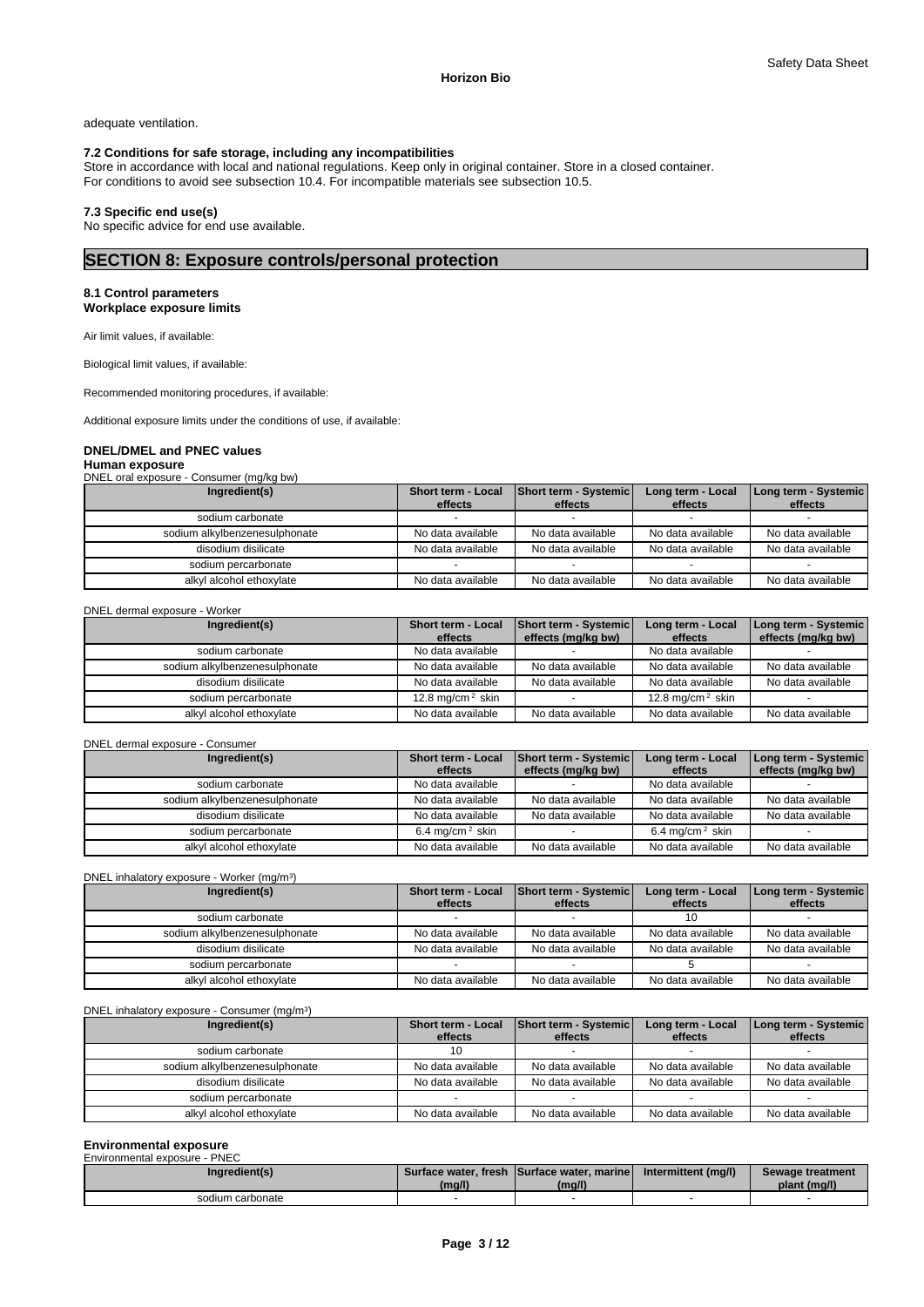| sodium alkylbenzenesulphonate | No data available | No data available | No data available | No data available |
|-------------------------------|-------------------|-------------------|-------------------|-------------------|
| disodium disilicate           | No data available | No data available | No data available | No data available |
| sodium percarbonate           | 0.035             | 0.035             | 0.035             | 16.24             |
| alkyl alcohol ethoxylate      | No data available | No data available | No data available | No data available |

| Environmental exposure - PNEC, continued |                                 |                             |                   |                   |
|------------------------------------------|---------------------------------|-----------------------------|-------------------|-------------------|
| Ingredient(s)                            | Sediment, freshwater<br>(mg/kg) | Sediment, marine<br>(mg/kg) | Soil (mg/kg)      | Air ( $mg/m3$ )   |
| sodium carbonate                         |                                 |                             |                   |                   |
| sodium alkylbenzenesulphonate            | No data available               | No data available           | No data available | No data available |
| disodium disilicate                      | No data available               | No data available           | No data available | No data available |
| sodium percarbonate                      |                                 |                             |                   |                   |
| alkyl alcohol ethoxylate                 | No data available               | No data available           | No data available | No data available |

#### **8.2 Exposure controls**

*The following information applies for the uses indicated in subsection 1.2 of the Safety Data Sheet. If available, please refer to the product information sheet for application and handling instructions. Normal use conditions are assumed for this section.*

*Recommended safety measures for handling the undiluted product: Covering activities such as filling and transfer of product to application equipment, flasks or buckets*

| Appropriate engineering controls:<br>Appropriate organisational controls:                                                                | No special requirements under normal use conditions.<br>Avoid direct contact and/or splashes where possible. Train personnel.                                                                                                                                          |
|------------------------------------------------------------------------------------------------------------------------------------------|------------------------------------------------------------------------------------------------------------------------------------------------------------------------------------------------------------------------------------------------------------------------|
| Personal protective equipment<br>Eye / face protection:<br>Hand protection:<br><b>Body protection:</b><br><b>Respiratory protection:</b> | No special requirements under normal use conditions.<br>Rinse and dry hands after use. For prolonged contact protection for the skin may be necessary.<br>No special requirements under normal use conditions.<br>No special requirements under normal use conditions. |
| <b>Environmental exposure controls:</b>                                                                                                  | No special requirements under normal use conditions.                                                                                                                                                                                                                   |
| Recommended safety measures for handling the diluted product:                                                                            |                                                                                                                                                                                                                                                                        |
| Recommended maximum concentration (%): 2                                                                                                 |                                                                                                                                                                                                                                                                        |
| Appropriate engineering controls:<br>Appropriate organisational controls:                                                                | No special requirements under normal use conditions.<br>No special requirements under normal use conditions.                                                                                                                                                           |
| Personal protective equipment<br>Eye / face protection:                                                                                  | Safety glasses are not normally required. However, their use is recommended in those cases<br>where splashes may occur when handling the product.                                                                                                                      |

**Body protection: No special requirements under normal use conditions.**<br>**Respiratory protection: No special requirements under normal use conditions.** 

**Environmental exposure controls:** No special requirements under normal use conditions.

**SECTION 9: Physical and chemical properties** 

**Respiratory protection:** No special requirements under normal use conditions.

**Hand protection:** Rinse and dry hands after use. For prolonged contact protection for the skin may be necessary.

**9.1 Information on basic physical and chemical properties Information in this section refers to the product, unless it is specifically stated that substance data is listed**

**Method / remark**

**Physical State:** Solid **Colour:** White **Odour:** Slightly perfumed **Odour threshold:** Not applicable **pH: Dilution pH:** ≈ 11 (10%) **Melting point/freezing point (°C):** Not determined Not relevant to classification of this product **Initial boiling point and boiling range (°C):** Not determined

Substance data, boiling point

| Ingredient(s)                 | Value<br>$(^{\circ}C)$ | <b>Method</b>    | Atmospheric pressure<br>(hPa) |
|-------------------------------|------------------------|------------------|-------------------------------|
| sodium carbonate              | 1600                   | Method not given | 1013                          |
| sodium alkylbenzenesulphonate | No data available      |                  |                               |
| disodium disilicate           | No data available      |                  |                               |
| sodium percarbonate           | Product decomposes     |                  |                               |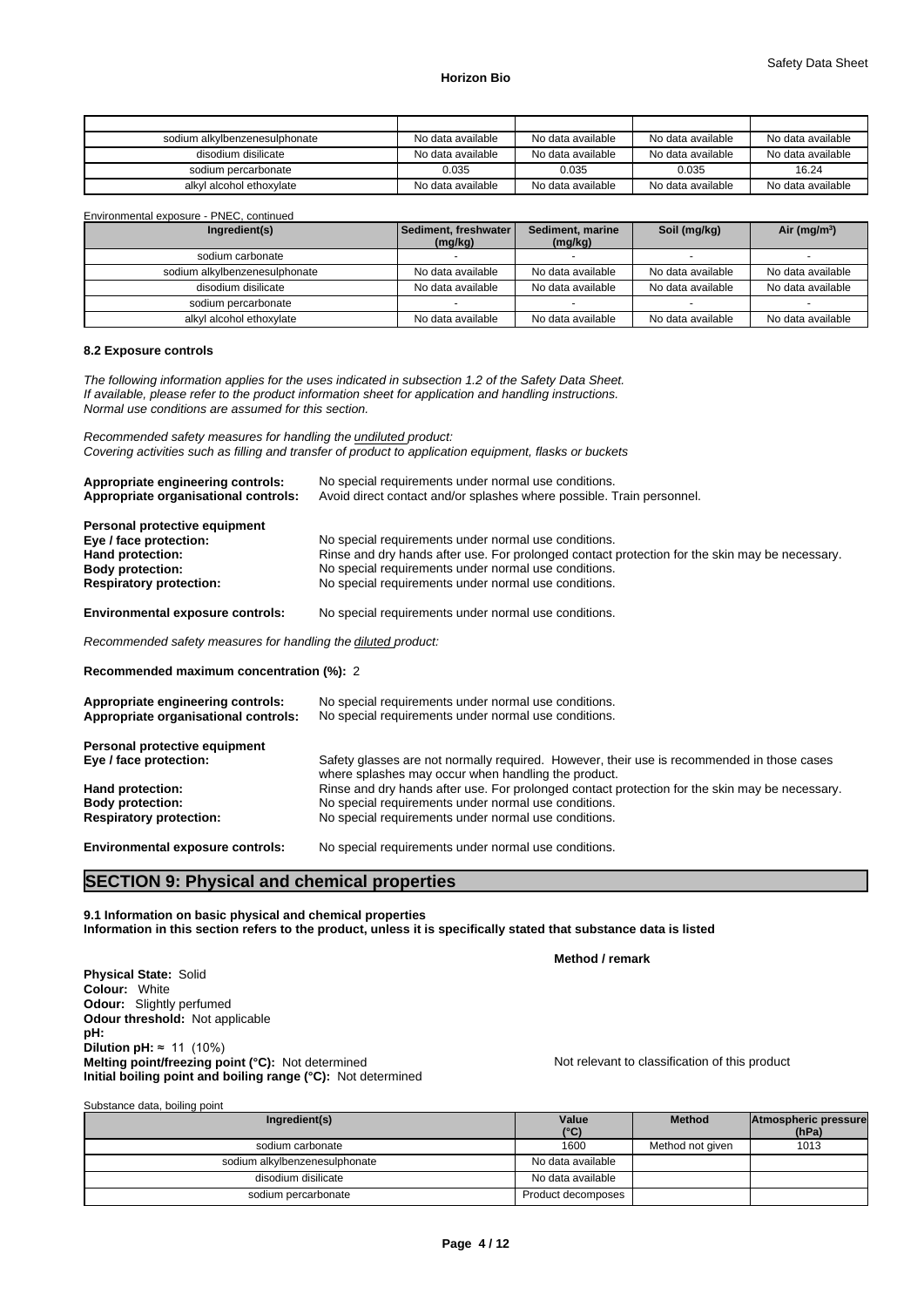|                                              | boiling<br>before                          |  |
|----------------------------------------------|--------------------------------------------|--|
| alkvl<br><sup>1</sup> ethoxvlate<br>`alcohol | $\cdots$<br>available<br>$A^{\sim}$<br>NO. |  |

#### **Method / remark**

*( UN Manual of Tests and Criteria, section 32, L.2 )* **Flash point (°C):** Not applicable. **Sustained combustion:** Not applicable. **Evaporation rate:** Not determined **Flammability (solid, gas):** Not determined **Upper/lower flammability limit (%):** Not determined

Substance data, flammability or explosive limits, if available:

# **Method / remark**

**Vapour pressure:** Not determined

Substance data, vapour pressure

| Ingredient(s)                 | Value<br>(Pa)     | <b>Method</b> | Temperature<br>$(^{\circ}C)$ |
|-------------------------------|-------------------|---------------|------------------------------|
| sodium carbonate              | Negligible        |               |                              |
| sodium alkylbenzenesulphonate | No data available |               |                              |
| disodium disilicate           | No data available |               |                              |
| sodium percarbonate           | Negligible        |               |                              |
| alkyl alcohol ethoxylate      | No data available |               |                              |

# **Method / remark**

**Solubility in / Miscibility with Water:** Soluble **Vapour density:** Not determined **Relative density:** ≈0.72(20°C)

Substance data, solubility in water

| Ingredient(s)                 | Value             | <b>Method</b>    | Temperature |
|-------------------------------|-------------------|------------------|-------------|
|                               | (g/l)             |                  | (°C)        |
| sodium carbonate              | 210-215           | Method not given | 20          |
| sodium alkylbenzenesulphonate | No data available |                  |             |
| disodium disilicate           | No data available |                  |             |
| sodium percarbonate           | 140               | Method not given | 20          |
| alkyl alcohol ethoxylate      | 100               | Method not given |             |

Substance data, partition coefficient n-octanol/water (log Kow): see subsection 12.3

**Decomposition temperature:** Not applicable. **Autoignition temperature:** Not determined **Viscosity:** Not determined **Explosive properties:** Not explosive. **Oxidising properties:** Not oxidising.

#### **9.2 Other information**

**Surface tension (N/m):** Not determined Not relevant to classification of this product **Corrosion to metals:** Not determined **Notify and America Corrosion to metals:** Not determined

Substance data, dissociation constant, if available:

# **SECTION 10: Stability and reactivity**

# **10.1 Reactivity**

No reactivity hazards known under normal storage and use conditions.

#### **10.2 Chemical stability**

Stable under normal storage and use conditions.

# **10.3 Possibility of hazardous reactions**

No hazardous reactions known under normal storage and use conditions.

# **10.4 Conditions to avoid**

None known under normal storage and use conditions.

# **10.5 Incompatible materials**

Reacts with acids.

# **10.6 Hazardous decomposition products**

None known under normal storage and use conditions.

#### **Method / remark**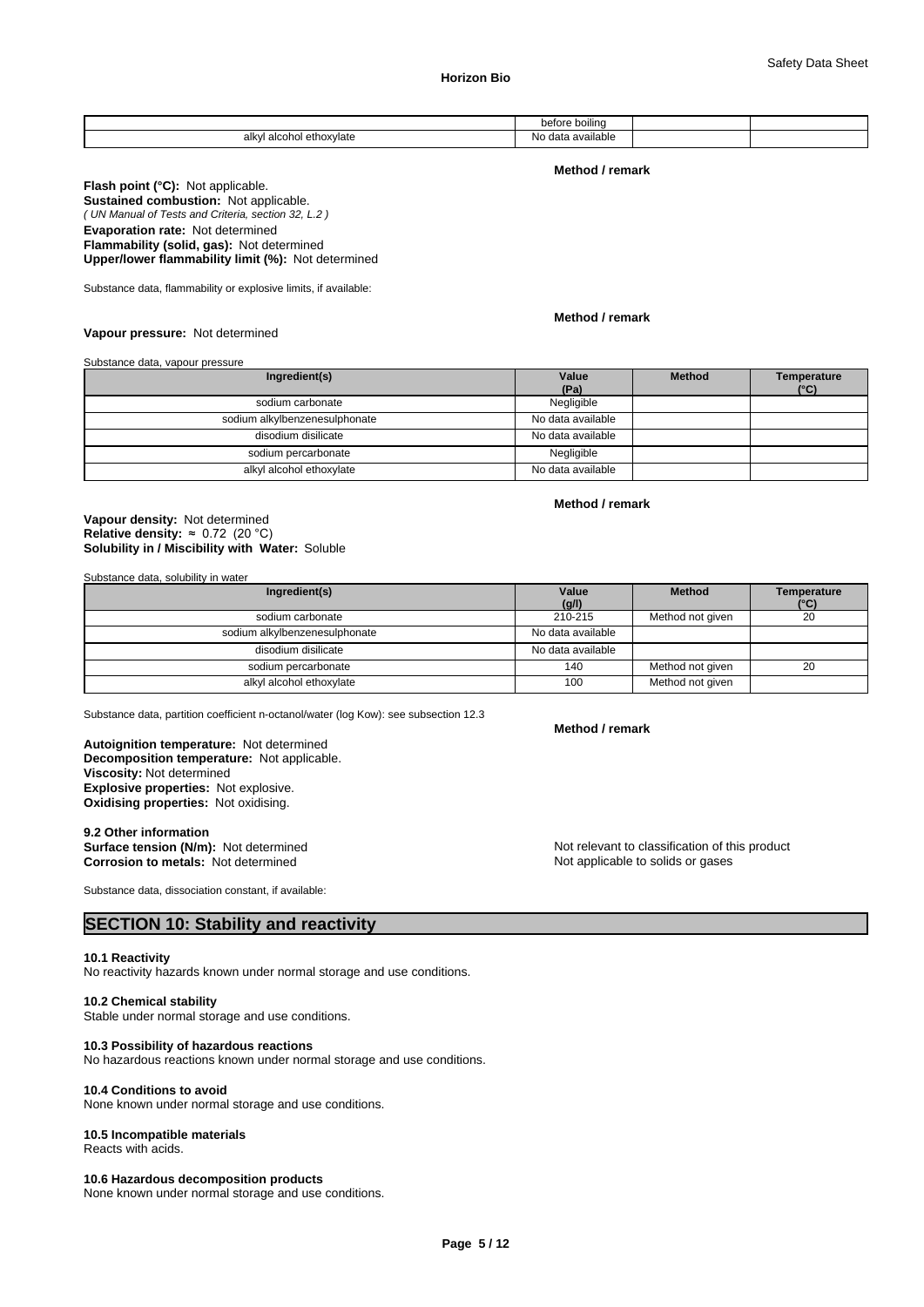# **SECTION 11: Toxicological information**

# **11.1 Information on toxicological effects**

# Mixture data:.

**Relevant calculated ATE(s):** ATE - Oral (mg/kg): >2000

| <b>Skin irritation and corrosivity</b>   |                                   |
|------------------------------------------|-----------------------------------|
| <b>Result:</b> Not corrosive or irritant | <b>Method:</b> Weight of evidence |
| Eye irritation and corrosivity           |                                   |
| <b>Result:</b> Eye irritant 2            | <b>Method:</b> Weight of evidence |

Substance data, where relevant and available, are listed below:.

# **Acute toxicity** Acute oral toxicity

| Acult Uldi IUAICILY           |           |                      |                |                  |                             |
|-------------------------------|-----------|----------------------|----------------|------------------|-----------------------------|
| Ingredient(s)                 | Endpoint  | Value<br>(mg/kg)     | <b>Species</b> | <b>Method</b>    | <b>Exposure</b><br>time (h) |
| sodium carbonate              | $LD_{50}$ | 2800                 | Rat            | Method not given |                             |
| sodium alkylbenzenesulphonate |           | No data<br>available |                |                  |                             |
| disodium disilicate           |           | No data<br>available |                |                  |                             |
| sodium percarbonate           | $LD_{50}$ | 1034                 | Rat            | Method not given |                             |
| alkyl alcohol ethoxylate      | $LD_{50}$ | $>$ 300 - 2000       |                | Method not given |                             |

# Acute dermal toxicity

| Ingredient(s)                 | Endpoint  | Value<br>(mg/kg)     | <b>Species</b> | <b>Method</b>     | <b>Exposure</b><br>time (h) |
|-------------------------------|-----------|----------------------|----------------|-------------------|-----------------------------|
| sodium carbonate              | $LD_{50}$ | > 2000               | Rabbit         | Method not given  |                             |
| sodium alkylbenzenesulphonate |           | No data<br>available |                |                   |                             |
| disodium disilicate           |           | No data<br>available |                |                   |                             |
| sodium percarbonate           | $LD_{50}$ | > 2000               | Rabbit         | OECD 402 (EU B.3) |                             |
| alkyl alcohol ethoxylate      | $LD_{50}$ | > 2000               |                | Method not given  |                             |

# Acute inhalative toxicity

| Ingredient(s)                 | Endpoint  | Value<br>(mg/l)      | <b>Species</b> | <b>Method</b>     | <b>Exposure</b><br>time (h) |
|-------------------------------|-----------|----------------------|----------------|-------------------|-----------------------------|
| sodium carbonate              | $LC_{50}$ | $2.3$ (dust)         | Rat            | OECD 403 (EU B.2) |                             |
| sodium alkylbenzenesulphonate |           | No data<br>available |                |                   |                             |
| disodium disilicate           |           | No data<br>available |                |                   |                             |
| sodium percarbonate           |           | No data<br>available |                |                   |                             |
| alkyl alcohol ethoxylate      |           | No data<br>available |                |                   |                             |

# **Irritation and corrosivity**

| Skin irritation and corrosivity |                   |                |                  |                      |
|---------------------------------|-------------------|----------------|------------------|----------------------|
| Ingredient(s)                   | Result            | <b>Species</b> | <b>Method</b>    | <b>Exposure time</b> |
| sodium carbonate                | Not irritant      | Rabbit         | Method not given |                      |
| sodium alkylbenzenesulphonate   | No data available |                |                  |                      |
| disodium disilicate             | No data available |                |                  |                      |
| sodium percarbonate             | Not irritant      | Rabbit         | Method not given |                      |
| alkyl alcohol ethoxylate        | No data available |                |                  |                      |

# Eye irritation and corrosivity

| Ingredient(s)                 | Result            | <b>Species</b> | <b>Method</b>    | <b>Exposure time</b> |
|-------------------------------|-------------------|----------------|------------------|----------------------|
| sodium carbonate              | Irritant          | Rabbit         | Method not given |                      |
| sodium alkylbenzenesulphonate | No data available |                |                  |                      |
| disodium disilicate           | No data available |                |                  |                      |
| sodium percarbonate           | Severe damage     | Rabbit         | EPA OPP 81-4     |                      |
| alkyl alcohol ethoxylate      | No data available |                |                  |                      |

| Respiratory<br>า and corrosivitv<br>≀ tract irritation a. |        |         |               |            |
|-----------------------------------------------------------|--------|---------|---------------|------------|
| dient(s<br>anare:                                         | Result | Species | <b>Method</b> | osure time |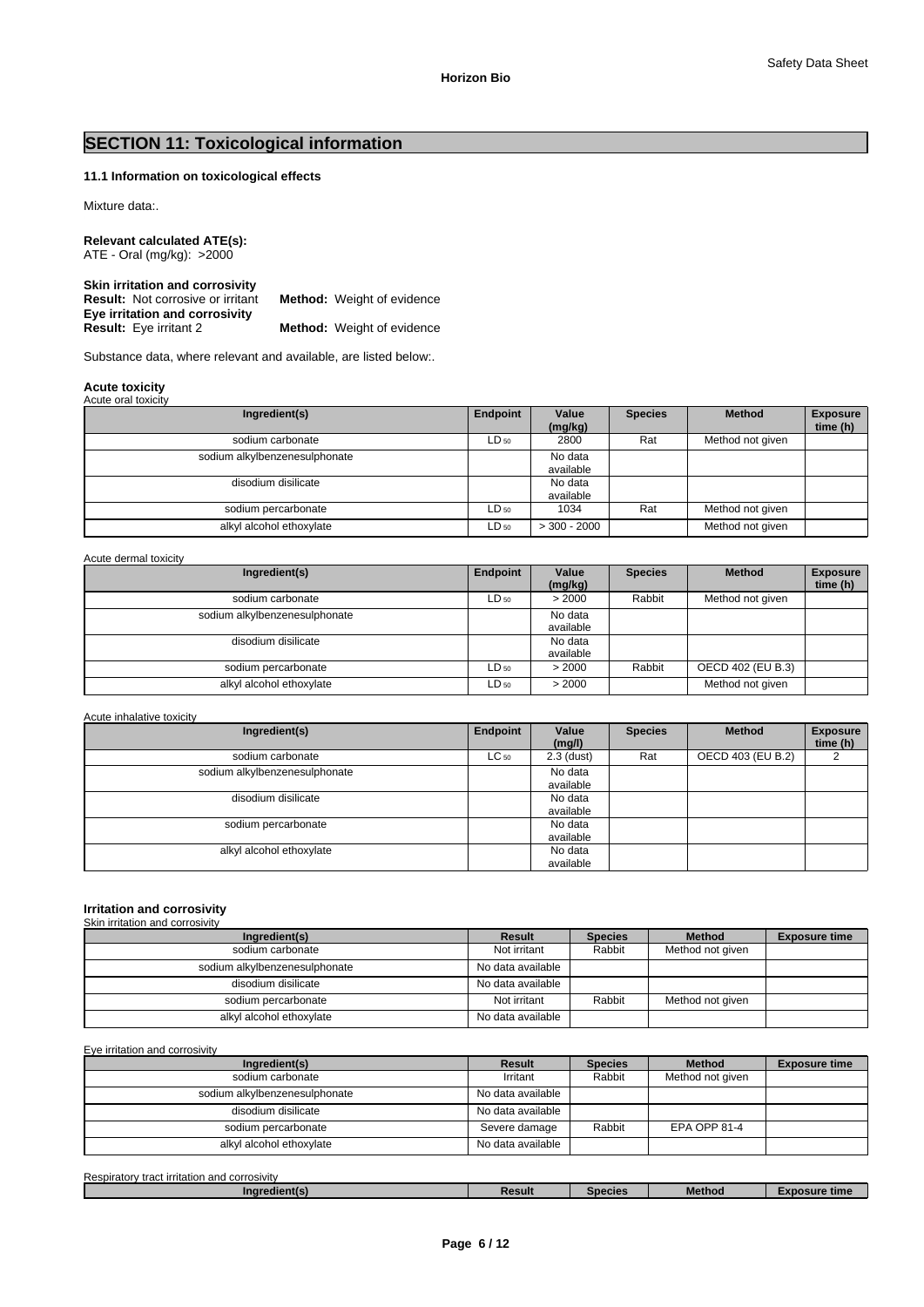| sodium carbonate              | No data available                  |       |                  |  |
|-------------------------------|------------------------------------|-------|------------------|--|
| sodium alkylbenzenesulphonate | No data available                  |       |                  |  |
| disodium disilicate           | No data available                  |       |                  |  |
| sodium percarbonate           | Irritating to<br>respiratory tract | Mouse | Method not given |  |
| alkyl alcohol ethoxylate      | No data available                  |       |                  |  |

# **Sensitisation** Sensitisation by skin contact

| <b>OCHOMOGHOLL DY SKILL COLLIGOL</b> |                   |                |                                            |                          |
|--------------------------------------|-------------------|----------------|--------------------------------------------|--------------------------|
| Ingredient(s)                        | Result            | <b>Species</b> | <b>Method</b>                              | <b>Exposure time (h)</b> |
| sodium carbonate                     | Not sensitising   |                | Method not given                           |                          |
| sodium alkylbenzenesulphonate        | No data available |                |                                            |                          |
| disodium disilicate                  | No data available |                |                                            |                          |
| sodium percarbonate                  | Not sensitising   | Guinea pig     | OECD 406 (EU B.6) /<br><b>Buehler test</b> |                          |
| alkyl alcohol ethoxylate             | No data available |                |                                            |                          |

# Sensitisation by inhalation

| Ingredient(s)                 | Result            | <b>Species</b> | <b>Method</b> | <b>Exposure time</b> |
|-------------------------------|-------------------|----------------|---------------|----------------------|
| sodium carbonate              | No data available |                |               |                      |
| sodium alkylbenzenesulphonate | No data available |                |               |                      |
| disodium disilicate           | No data available |                |               |                      |
| sodium percarbonate           | No data available |                |               |                      |
| alkyl alcohol ethoxylate      | No data available |                |               |                      |

# **CMR effects (carcinogenicity, mutagenicity and toxicity for reproduction)** Mutagenicity

| malagoniony                   |                                        |                             |                         |                            |
|-------------------------------|----------------------------------------|-----------------------------|-------------------------|----------------------------|
| Ingredient(s)                 | <b>Result (in-vitro)</b>               | <b>Method</b><br>(in-vitro) | <b>Result (in-vivo)</b> | <b>Method</b><br>(in-vivo) |
|                               |                                        |                             |                         |                            |
| sodium carbonate              | No data available                      |                             | No data available       |                            |
| sodium alkylbenzenesulphonate | No data available                      |                             | No data available       |                            |
|                               |                                        |                             |                         |                            |
| disodium disilicate           | No data available                      |                             | No data available       |                            |
| sodium percarbonate           | No data available                      |                             | No data available       |                            |
|                               |                                        |                             |                         |                            |
| alkyl alcohol ethoxylate      | No evidence for mutagenicity, negative |                             | No data available       |                            |
|                               | test results                           |                             |                         |                            |

# **Carcinogenicity**

| Ingredient(s)                 | <b>Effect</b>                                          |
|-------------------------------|--------------------------------------------------------|
| sodium carbonate              | No evidence for carcinogenicity, weight-of-evidence    |
| sodium alkylbenzenesulphonate | No data available                                      |
| disodium disilicate           | No data available                                      |
| sodium percarbonate           | No data available                                      |
| alkyl alcohol ethoxylate      | No evidence for carcinogenicity, negative test results |

# Toxicity for reproduction

| Ingredient(s)                        | <b>Endpoint</b> | <b>Specific effect</b> | Value<br>$\left \frac{\text{mg}}{\text{kg}}\right $ bw/d) | <b>Species</b> | <b>Method</b> | <b>Exposure</b><br>time | <b>Remarks and other effects</b><br>reported |
|--------------------------------------|-----------------|------------------------|-----------------------------------------------------------|----------------|---------------|-------------------------|----------------------------------------------|
| sodium carbonate                     |                 |                        | No data<br>available                                      |                |               |                         |                                              |
| sodium<br>alkylbenzenesulphonat<br>е |                 |                        | No data<br>available                                      |                |               |                         |                                              |
| disodium disilicate                  |                 |                        | No data<br>available                                      |                |               |                         |                                              |
| sodium percarbonate                  |                 |                        | No data<br>available                                      |                |               |                         |                                              |
| alkyl alcohol ethoxylate             |                 |                        | No data<br>available                                      |                |               |                         | Not toxic for reproduction                   |

# **Repeated dose toxicity** Sub-acute or sub-chronic oral toxicity

| <b>Sup-active of sup-criterie or all toxicity</b> |          |              |                |        |             |                                      |
|---------------------------------------------------|----------|--------------|----------------|--------|-------------|--------------------------------------|
| Ingredient(s)                                     | Endpoint | Value        | <b>Species</b> | Method |             | Exposure Specific effects and organs |
|                                                   |          | (mg/kg bw/d) |                |        | time (days) | affected                             |
| sodium carbonate                                  |          | No data      |                |        |             |                                      |
|                                                   |          | available    |                |        |             |                                      |
| sodium alkylbenzenesulphonate                     |          | No data      |                |        |             |                                      |
|                                                   |          | available    |                |        |             |                                      |
| disodium disilicate                               |          | No data      |                |        |             |                                      |
|                                                   |          | available    |                |        |             |                                      |
| sodium percarbonate                               |          | No data      |                |        |             |                                      |
|                                                   |          | available    |                |        |             |                                      |
| alkyl alcohol ethoxylate                          |          | No data      |                |        |             |                                      |
|                                                   |          | available    |                |        |             |                                      |

Sub-chronic dermal toxicity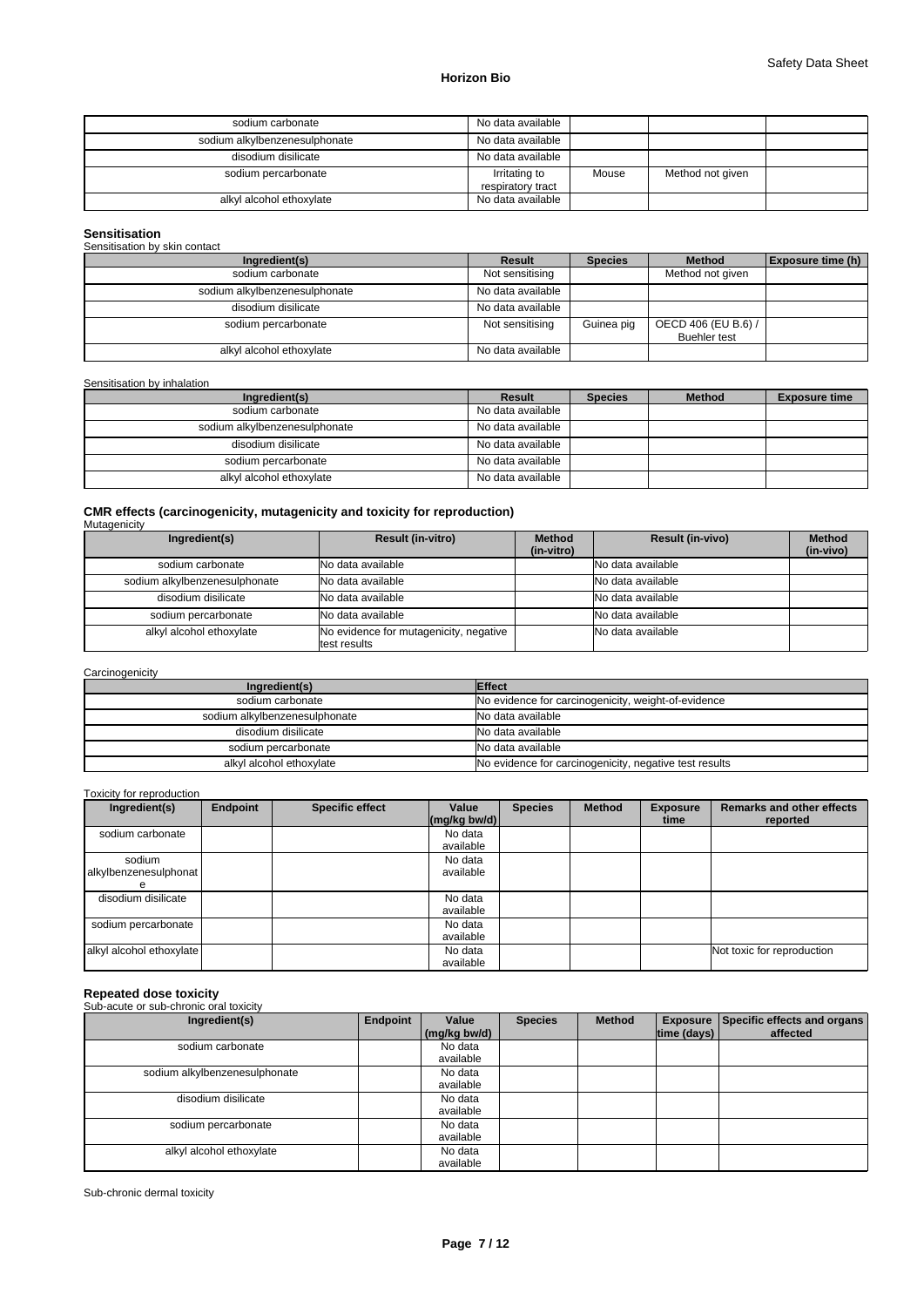| Ingredient(s)                 | Endpoint | Value<br>(mg/kg bw/d) | <b>Species</b> | <b>Method</b> | time (days) $ $ | Exposure Specific effects and organs<br>affected |
|-------------------------------|----------|-----------------------|----------------|---------------|-----------------|--------------------------------------------------|
| sodium carbonate              |          | No data<br>available  |                |               |                 |                                                  |
| sodium alkylbenzenesulphonate |          | No data<br>available  |                |               |                 |                                                  |
| disodium disilicate           |          | No data<br>available  |                |               |                 |                                                  |
| sodium percarbonate           |          | No data<br>available  |                |               |                 |                                                  |
| alkyl alcohol ethoxylate      |          | No data<br>available  |                |               |                 |                                                  |

# Sub-chronic inhalation toxicity

| Ingredient(s)                 | Endpoint | Value        | <b>Species</b> | <b>Method</b> |             | Exposure Specific effects and organs |
|-------------------------------|----------|--------------|----------------|---------------|-------------|--------------------------------------|
|                               |          | (mg/kg bw/d) |                |               | time (days) | affected                             |
| sodium carbonate              |          | No data      |                |               |             |                                      |
|                               |          | available    |                |               |             |                                      |
| sodium alkylbenzenesulphonate |          | No data      |                |               |             |                                      |
|                               |          | available    |                |               |             |                                      |
| disodium disilicate           |          | No data      |                |               |             |                                      |
|                               |          | available    |                |               |             |                                      |
| sodium percarbonate           |          | No data      |                |               |             |                                      |
|                               |          | available    |                |               |             |                                      |
| alkyl alcohol ethoxylate      |          | No data      |                |               |             |                                      |
|                               |          | available    |                |               |             |                                      |

Chronic toxicity

| <b>UNIUMO LUAIUILY</b>   |                 |                 |           |                |               |                 |                      |               |
|--------------------------|-----------------|-----------------|-----------|----------------|---------------|-----------------|----------------------|---------------|
| Ingredient(s)            | <b>Exposure</b> | <b>Endpoint</b> | Value     | <b>Species</b> | <b>Method</b> | <b>Exposure</b> | Specific effects and | <b>Remark</b> |
|                          | route           |                 | (mq/kg)   |                |               | time            | organs affected      |               |
| sodium carbonate         |                 |                 | No data   |                |               |                 |                      |               |
|                          |                 |                 | available |                |               |                 |                      |               |
| sodium                   |                 |                 | No data   |                |               |                 |                      |               |
| alkylbenzenesulphonat    |                 |                 | available |                |               |                 |                      |               |
| е                        |                 |                 |           |                |               |                 |                      |               |
| disodium disilicate      |                 |                 | No data   |                |               |                 |                      |               |
|                          |                 |                 | available |                |               |                 |                      |               |
| sodium percarbonate      |                 |                 | No data   |                |               |                 |                      |               |
|                          |                 |                 | available |                |               |                 |                      |               |
| alkyl alcohol ethoxylate |                 |                 | No data   |                |               |                 |                      |               |
|                          |                 |                 | available |                |               |                 |                      |               |

# STOT-single exposure

| Ingredient(s)                 | Affected organ(s) |
|-------------------------------|-------------------|
| sodium carbonate              | No data available |
| sodium alkylbenzenesulphonate | No data available |
| disodium disilicate           | No data available |
| sodium percarbonate           | No data available |
| alkyl alcohol ethoxylate      | No data available |

#### STOT-repeated exposure

| Ingredient(s)                 | Affected organ(s) |
|-------------------------------|-------------------|
| sodium carbonate              | No data available |
| sodium alkylbenzenesulphonate | No data available |
| disodium disilicate           | No data available |
| sodium percarbonate           | No data available |
| alkyl alcohol ethoxylate      | No data available |

# **Aspiration hazard**

Substances with an aspiration hazard (H304), if any, are listed in section 3. If relevant, see section 9 for dynamic viscosity and relative density of the product.

# **Potential adverse health effects and symptoms**

Effects and symptoms related to the product, if any, are listed in subsection 4.2.

# **SECTION 12: Ecological information**

# **12.1 Toxicity**

No data is available on the mixture.

Substance data, where relevant and available, are listed below:

#### **Aquatic short-term toxicity** tic short-teri

| <b>NUMBER OF STREET LIGHTIF</b><br>ווטוו |          |        |         |               |          |  |
|------------------------------------------|----------|--------|---------|---------------|----------|--|
| Ingredient(s)                            | Endpoint | Value  | Species | <b>Method</b> | Exposure |  |
| . .                                      |          | (mg/l) |         |               | time (h) |  |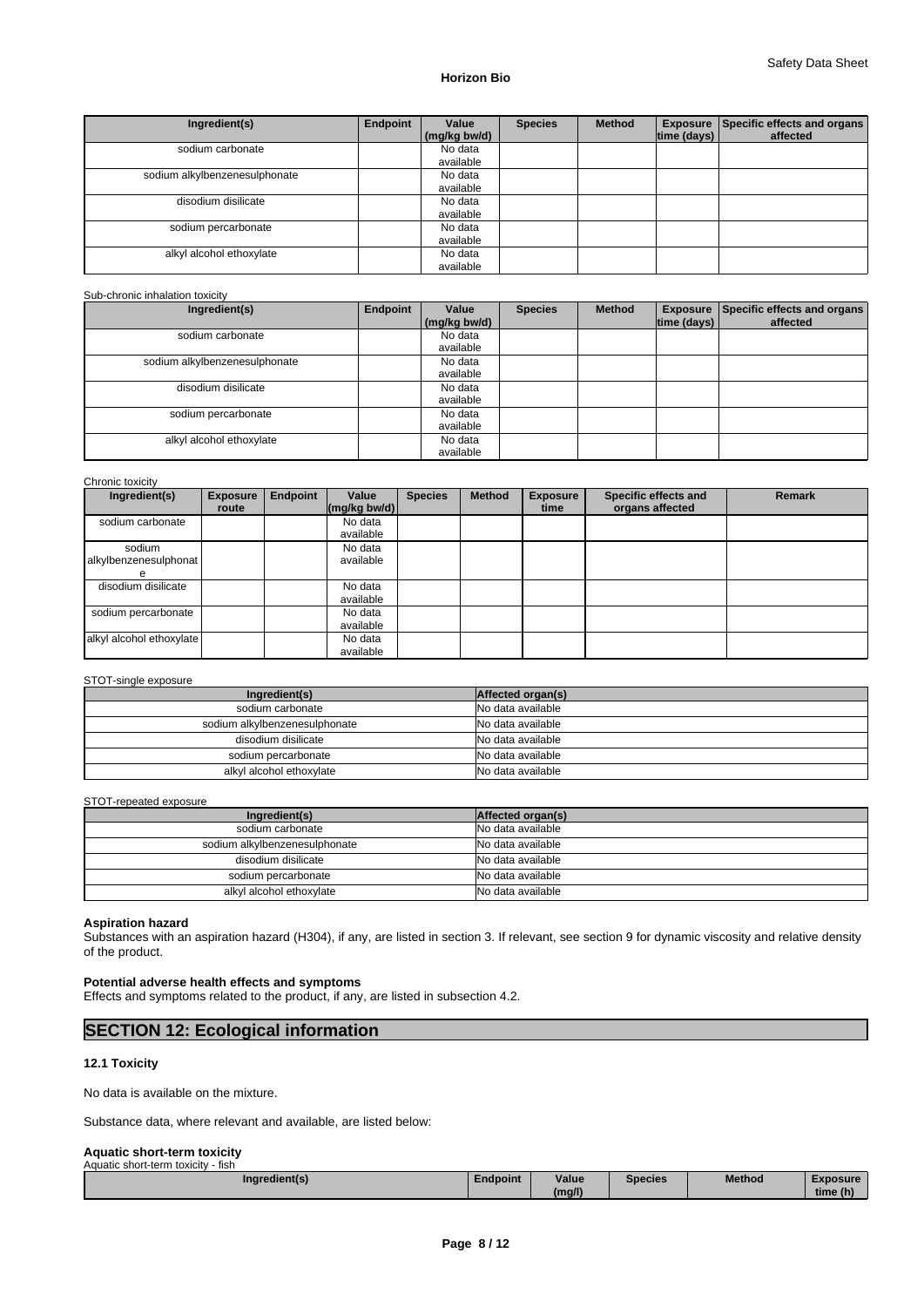| sodium carbonate              | $LC_{50}$ | 300                  | Lepomis<br>macrochirus | Method not given | 96 |
|-------------------------------|-----------|----------------------|------------------------|------------------|----|
| sodium alkylbenzenesulphonate |           | No data<br>available |                        |                  |    |
| disodium disilicate           |           | No data<br>available |                        |                  |    |
| sodium percarbonate           | $LC_{50}$ | 70.7                 | Pimephales<br>promelas | Method not given | 96 |
| alkyl alcohol ethoxylate      | $LC_{50}$ | - 10                 |                        | Method not given |    |

Aquatic short-term toxicity - crustacea

| Ingredient(s)                 | Endpoint | Value<br>(mg/l)      | <b>Species</b>          | <b>Method</b>    | <b>Exposure</b><br>time (h) |
|-------------------------------|----------|----------------------|-------------------------|------------------|-----------------------------|
| sodium carbonate              | EC 50    | 265                  | Daphnia<br>magna Straus | Method not given | 96                          |
| sodium alkylbenzenesulphonate |          | No data<br>available |                         |                  |                             |
| disodium disilicate           |          | No data<br>available |                         |                  |                             |
| sodium percarbonate           | EC 50    | 4.9                  | Daphnia pulex           | Method not given | 48                          |
| alkyl alcohol ethoxylate      | EC 50    | $-10$                |                         | Method not given |                             |

| Aquatic short-term toxicity - algae |  |
|-------------------------------------|--|
|-------------------------------------|--|

| Ingredient(s)                 | Endpoint  | Value<br>(mg/l)      | <b>Species</b> | <b>Method</b>    | <b>Exposure</b><br>time (h) |
|-------------------------------|-----------|----------------------|----------------|------------------|-----------------------------|
| sodium carbonate              |           | No data<br>available |                |                  | -                           |
| sodium alkylbenzenesulphonate |           | No data<br>available |                |                  |                             |
| disodium disilicate           |           | No data<br>available |                |                  |                             |
| sodium percarbonate           |           | No data<br>available |                |                  | -                           |
| alkyl alcohol ethoxylate      | $LC_{50}$ | 1 - 10               |                | Method not given |                             |

#### Aquatic short-term toxicity - marine species **Ingredient(s) Endpoint Value (mg/l)**  Species | Method | Exposure | **time (days)**  sodium carbonate available<br>No data sodium alkylbenzenesulphonate available<br>No data disodium disilicate available<br>No data sodium percarbonate available alkyl alcohol ethoxylate No data available

# Impact on sewage plants - toxicity to bacteria

| Ingredient(s)                 | Endpoint         | Value<br>(mg/l)      | <b>Inoculum</b>     | <b>Method</b>       | <b>Exposure</b><br>time |
|-------------------------------|------------------|----------------------|---------------------|---------------------|-------------------------|
| sodium carbonate              |                  | No data<br>available |                     |                     |                         |
| sodium alkylbenzenesulphonate |                  | No data<br>available |                     |                     |                         |
| disodium disilicate           |                  | No data<br>available |                     |                     |                         |
| sodium percarbonate           | EC 50            | 466                  | Activated<br>sludge | OECD <sub>209</sub> | $0.5$ hour(s)           |
| alkyl alcohol ethoxylate      | EC <sub>50</sub> | >100                 |                     | Method not given    |                         |

# **Aquatic long-term toxicity** Aquatic long-term toxicity - fish

| Ingredient(s)                 | Endpoint    | Value<br>(mg/l)      | <b>Species</b>         | <b>Method</b>       | <b>Exposure</b><br>time | <b>Effects observed</b> |
|-------------------------------|-------------|----------------------|------------------------|---------------------|-------------------------|-------------------------|
| sodium carbonate              |             | No data<br>available |                        |                     |                         |                         |
| sodium alkylbenzenesulphonate |             | No data<br>available |                        |                     |                         |                         |
| disodium disilicate           |             | No data<br>available |                        |                     |                         |                         |
| sodium percarbonate           | <b>NOEC</b> | 7.4                  | Pimephales<br>promelas | Method not<br>qiven | 96 hour(s)              |                         |
| alkyl alcohol ethoxylate      |             | No data<br>available |                        |                     |                         |                         |

| Aquatic long-term toxicity - crustacea |                 |        |                |               |                 |                         |
|----------------------------------------|-----------------|--------|----------------|---------------|-----------------|-------------------------|
| Ingredient(s)                          | <b>Endpoint</b> | Value  | <b>Species</b> | <b>Method</b> | <b>Exposure</b> | <b>Effects observed</b> |
|                                        |                 | (mg/l) |                |               | time            |                         |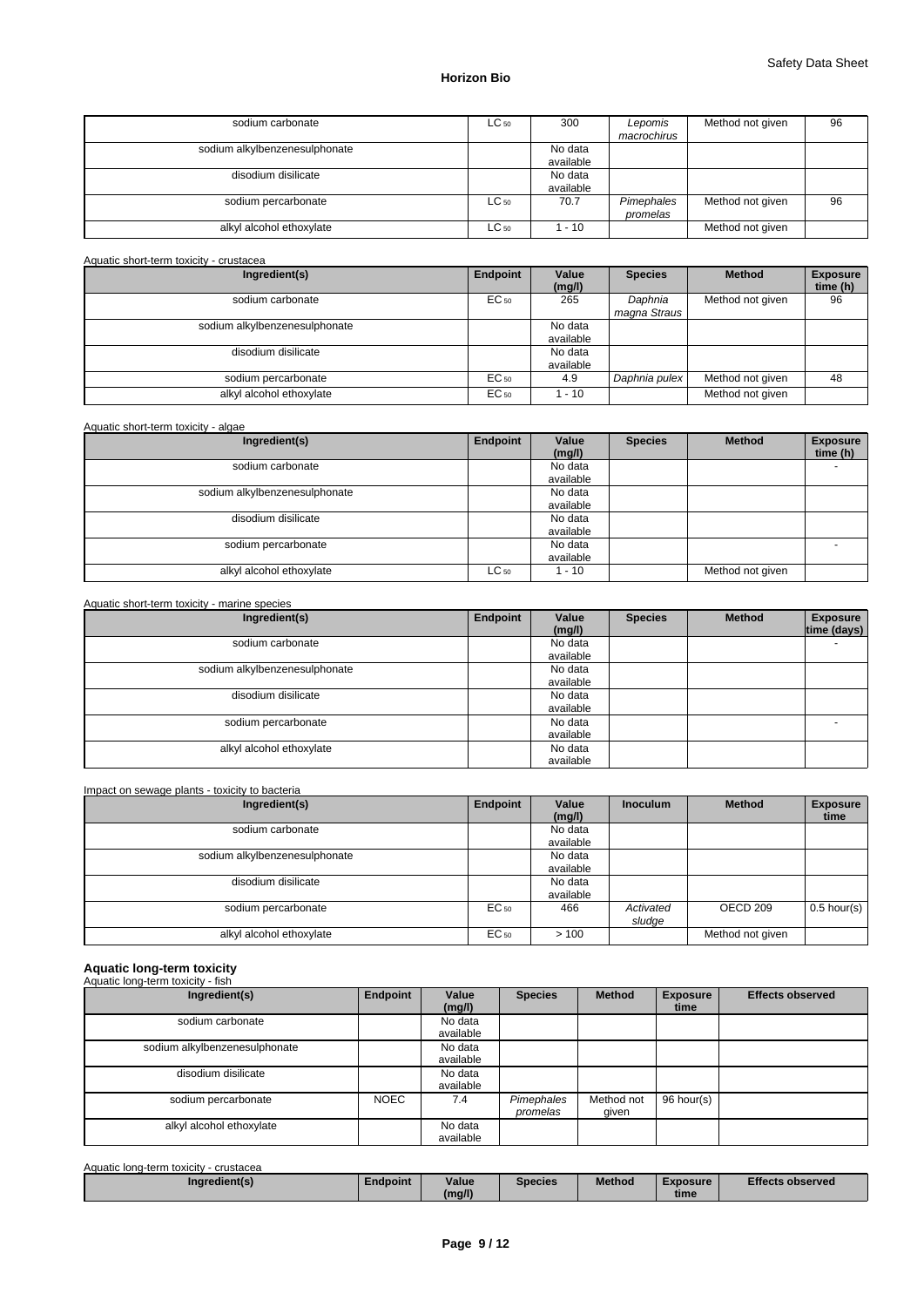| sodium carbonate              |             | No data<br>available |               |                     |            |  |
|-------------------------------|-------------|----------------------|---------------|---------------------|------------|--|
| sodium alkylbenzenesulphonate |             | No data<br>available |               |                     |            |  |
| disodium disilicate           |             | No data<br>available |               |                     |            |  |
| sodium percarbonate           | <b>NOEC</b> |                      | Daphnia pulex | Method not<br>given | 48 hour(s) |  |
| alkyl alcohol ethoxylate      |             | No data<br>available |               |                     |            |  |

#### Aquatic toxicity to other aquatic benthic organisms, including sediment-dwelling organisms, if available:

| Ingredient(s)                 | Endpoint | Value<br>(mg/kg dw<br>sediment) | <b>Species</b> | <b>Method</b> | <b>Exposure</b><br> time (days) | <b>Effects observed</b> |
|-------------------------------|----------|---------------------------------|----------------|---------------|---------------------------------|-------------------------|
| sodium carbonate              |          | No data<br>available            |                |               |                                 |                         |
| sodium alkylbenzenesulphonate |          | No data<br>available            |                |               |                                 |                         |
| disodium disilicate           |          | No data<br>available            |                |               |                                 |                         |
| sodium percarbonate           |          | No data<br>available            |                |               | $\overline{a}$                  |                         |
| alkyl alcohol ethoxylate      |          | No data<br>available            |                |               |                                 |                         |

# **Terrestrial toxicity**

Terrestrial toxicity - soil invertebrates, including earthworms, if available:

| Ingredient(s)       | Endpoint | Value<br>(mg/kg dw | <b>Species</b> | <b>Method</b> | <b>Exposure</b><br>$ time$ (days) $ $ | <b>Effects observed</b> |
|---------------------|----------|--------------------|----------------|---------------|---------------------------------------|-------------------------|
|                     |          | soil)              |                |               |                                       |                         |
| sodium carbonate    |          | No data            |                |               | $\overline{\phantom{a}}$              |                         |
|                     |          | available          |                |               |                                       |                         |
| sodium percarbonate |          | No data            |                |               |                                       |                         |
|                     |          | available          |                |               |                                       |                         |

# Terrestrial toxicity - plants, if available:

| Ingredient(s)       | Endpoint | Value     | <b>Species</b> | <b>Method</b> | <b>Exposure</b>    | <b>Effects observed</b> |
|---------------------|----------|-----------|----------------|---------------|--------------------|-------------------------|
|                     |          | (mg/kg dw |                |               | $ time$ (days) $ $ |                         |
|                     |          | soil)     |                |               |                    |                         |
| sodium carbonate    |          | No data   |                |               |                    |                         |
|                     |          | available |                |               |                    |                         |
| sodium percarbonate |          | No data   |                |               |                    |                         |
|                     |          | available |                |               |                    |                         |

# Terrestrial toxicity - birds, if available:

| Ingredient(s)       | Endpoint | Value                | <b>Species</b> | <b>Method</b> | <b>Exposure</b><br>$ time$ (days) $ $ | <b>Effects observed</b> |
|---------------------|----------|----------------------|----------------|---------------|---------------------------------------|-------------------------|
| sodium carbonate    |          | No data<br>available |                |               |                                       |                         |
| sodium percarbonate |          | No data<br>available |                |               |                                       |                         |

# Terrestrial toxicity - beneficial insects, if available:

| Ingredient(s)       | Endpoint | Value              | <b>Species</b> | <b>Method</b> | <b>Exposure</b>    | <b>Effects observed</b> |
|---------------------|----------|--------------------|----------------|---------------|--------------------|-------------------------|
|                     |          | (mg/kg dw<br>soil) |                |               | $ time$ (days) $ $ |                         |
|                     |          |                    |                |               |                    |                         |
| sodium carbonate    |          | No data            |                |               |                    |                         |
|                     |          | available          |                |               |                    |                         |
| sodium percarbonate |          | No data            |                |               |                    |                         |
|                     |          | available          |                |               |                    |                         |

Terrestrial toxicity - soil bacteria, if available:

| Ingredient(s)       | Endpoint | Value     | <b>Species</b> | <b>Method</b> | <b>Exposure</b>     | <b>Effects observed</b> |
|---------------------|----------|-----------|----------------|---------------|---------------------|-------------------------|
|                     |          | (mg/kg dw |                |               | time (days) $\vert$ |                         |
|                     |          | soil)     |                |               |                     |                         |
| sodium carbonate    |          | No data   |                |               |                     |                         |
|                     |          | available |                |               |                     |                         |
| sodium percarbonate |          | No data   |                |               |                     |                         |
|                     |          | available |                |               |                     |                         |

# **12.2 Persistence and degradability**

**Abiotic degradation** Abiotic degradation - photodegradation in air, if available:

| Ingredient(s                | Half-life time | <b>Method</b>                    | <b>Evaluation</b> | Remark |
|-----------------------------|----------------|----------------------------------|-------------------|--------|
| percarbonate<br>sodium<br>. | <b>NA</b>      | not given<br>Meth<br>nuu i<br>__ |                   |        |

#### Abiotic degradation - hydrolysis, if available:

| Ingredient(s)    | Half-life time in fresh I<br>water | <b>Method</b> | <b>Evaluation</b>    | Remark |
|------------------|------------------------------------|---------------|----------------------|--------|
| sodium carbonate | data available<br>No               |               | Rapidly hydrolysible |        |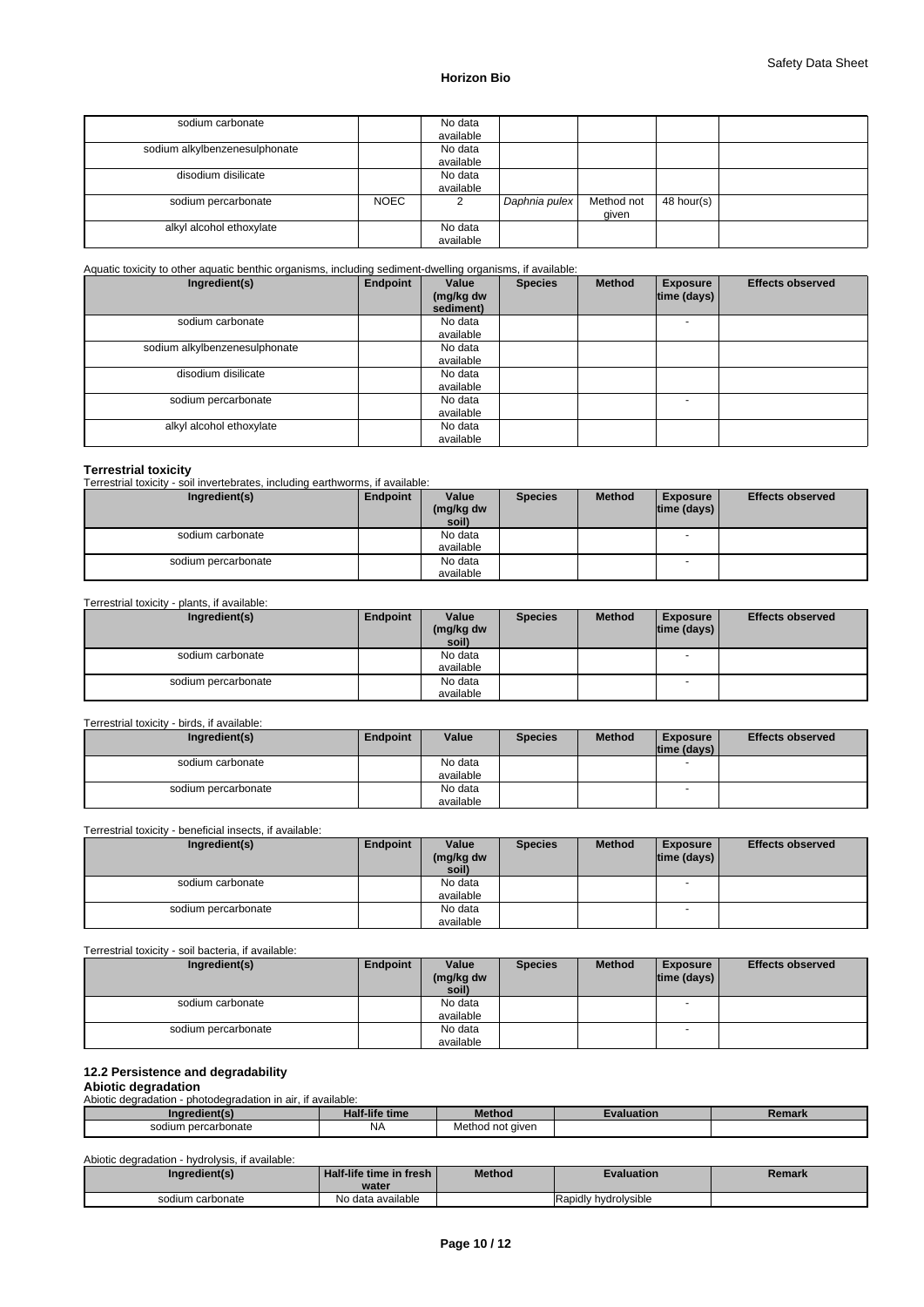| sodium percarbonate | day(s) | Method not given | .<br><b>IHvdrolvsible</b> |  |
|---------------------|--------|------------------|---------------------------|--|

Abiotic degradation - other processes, if available:

#### **Biodegradation**

Ready biodegradability - aerobic conditions

| Ingredient(s)                 | <b>Inoculum</b> | Analytical<br>method | DT 50 | <b>Method</b> | <b>Evaluation</b>                       |
|-------------------------------|-----------------|----------------------|-------|---------------|-----------------------------------------|
| sodium carbonate              |                 |                      |       |               | Not applicable (inorganic<br>substance) |
| sodium alkylbenzenesulphonate |                 |                      |       | OECD 301B     | Readily biodegradable                   |
| disodium disilicate           |                 |                      |       |               | Not applicable (inorganic<br>substance) |
| sodium percarbonate           |                 |                      |       |               | Not applicable (inorganic<br>substance) |
| alkyl alcohol ethoxylate      |                 |                      |       |               | Readily biodegradable                   |

Ready biodegradability - anaerobic and marine conditions, if available:

Degradation in relevant environmental compartments, if available:

### **12.3 Bioaccumulative potential**

Partition coefficient n-octanol/water (log Kow)

| Ingredient(s)                 | Value             | <b>Method</b> | Evaluation                  | Remark |
|-------------------------------|-------------------|---------------|-----------------------------|--------|
| sodium carbonate              | No data available |               | No bioaccumulation expected |        |
| sodium alkylbenzenesulphonate | No data available |               |                             |        |
| disodium disilicate           | No data available |               |                             |        |
| sodium percarbonate           | No data available |               |                             |        |
| alkyl alcohol ethoxylate      | No data available |               |                             |        |

#### Bioconcentration factor (BCF)

| Ingredient(s)                   | Value             | <b>Species</b> | <b>Method</b> | <b>Evaluation</b>                  | <b>Remark</b> |
|---------------------------------|-------------------|----------------|---------------|------------------------------------|---------------|
| sodium carbonate                | No data available |                |               | <b>No bioaccumulation expected</b> |               |
| sodium<br>alkylbenzenesulphonat | No data available |                |               |                                    |               |
| disodium disilicate             | No data available |                |               |                                    |               |
| sodium percarbonate             | No data available |                |               |                                    |               |
| alkyl alcohol ethoxylate        | No data available |                |               |                                    |               |

#### **12.4 Mobility in soil**

Adsorption/Desorption to soil or sediment

| Ingredient(s)                 | Adsorption<br>coefficient<br>Log Koc | <b>Desorption</b><br>coefficient<br>Log Koc(des) | <b>Method</b> | Soil/sediment<br>type | <b>Evaluation</b>                                   |
|-------------------------------|--------------------------------------|--------------------------------------------------|---------------|-----------------------|-----------------------------------------------------|
| sodium carbonate              | No data available                    |                                                  |               |                       | Potential for mobility in soil,<br>soluble in water |
| sodium alkylbenzenesulphonate | No data available                    |                                                  |               |                       |                                                     |
| disodium disilicate           | No data available                    |                                                  |               |                       |                                                     |
| sodium percarbonate           | No data available                    |                                                  |               |                       | High potential for mobility in<br><b>soil</b>       |
| alkyl alcohol ethoxylate      | No data available                    |                                                  |               |                       | Potential for mobility in soil,<br>soluble in water |

# **12.5 Results of PBT and vPvB assessment**

Substances that fulfill the criteria for PBT/vPvB, if any, are listed in section 3.

#### **12.6 Other adverse effects**

No other adverse effects known.

# **SECTION 13: Disposal considerations**

#### **13.1 Waste treatment methods Waste from residues / unused products:** The concentrated contents or contaminated packaging should be disposed of by a certified handler or according to the site permit. Release of waste to sewers is discouraged. The cleaned packaging material is suitable for energy recovery or recycling in line with local legislation. **European Waste Catalogue:** 20 01 29\* - detergents containing dangerous substances. **Empty packaging Recommendation:** Dispose of observing national or local regulations.

# **SECTION 14: Transport information**